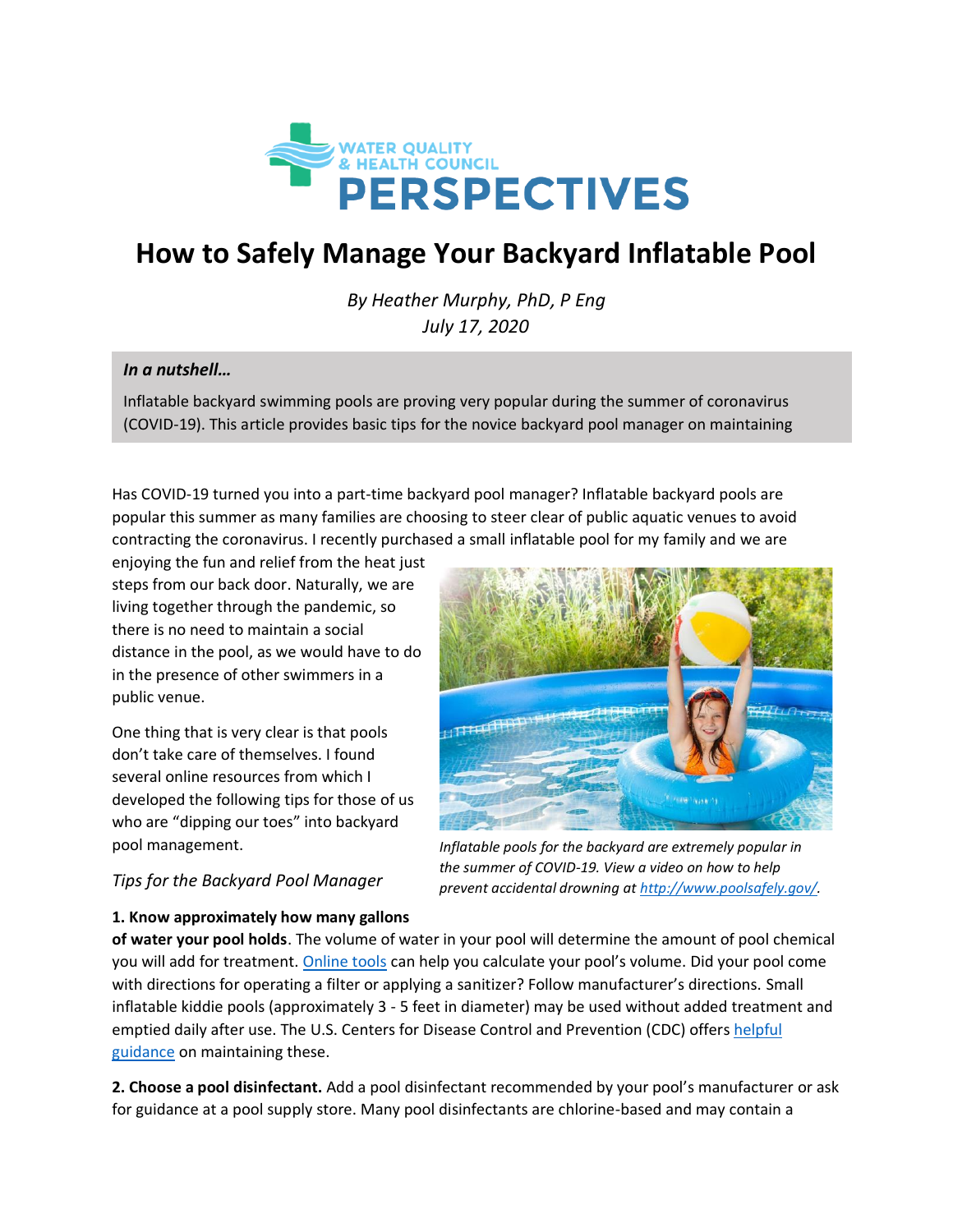stabilizer to help prevent sunlight from degrading the product. You may also purchase products to help adjust pool water pH. How do you know how much pool chemical to add to your pool water? Online tools such as this [pool calculator](https://pooloperationmanagement.com/resources/pool-calculator/) can help you estimate specific chemical amounts based on your pool's volume and recommended levels.

Hint: Regular chlorine bleach can be used to disinfect a kiddie pool, according to an [article in](https://www.hunker.com/13418132/can-i-put-bleach-in-a-kiddie-pool)  [hunker.com.](https://www.hunker.com/13418132/can-i-put-bleach-in-a-kiddie-pool) The article estimates 2 ounces of bleach is needed for a 150-gallon pool. Always test your water to ensure a chlorine level of  $1 - 4$  part per million (ppm) chlorine.

**3. Decide on a method to test your pool water.** Backyard pool managers can easily use color test strips

to monitor their pool water chemistry. Pool test strips can help you keep tabs on chlorine levels ("total" and "free" chlorine), and pH. Alternatively, you may prefer to use a liquid test kit.<sup>1</sup> As noted above, the pool water free chlorine level should be in the range of  $1 - 4$  ppm, and pH between  $7.2 - 7.8$ . The "combined chlorine" level is not measured directly, but is calculated by subtracting the measured free chlorine level from the measured total chlorine level (more on combined chlorine in #4 below).



*Pool test strips are a handy tool for monitoring pool chlorine levels and pH*

**4. Make pool chemical adjustments based on your monitoring data.** CDC calls chlorine and pH "[Your Disinfection Team](https://www.cdc.gov/healthywater/pdf/swimming/resources/disinfection-team-chlorine-ph-factsheet.pdf)" for protection against recreational water illnesses. These two

chemical factors represent the front line of defense against waterborne pathogens that could make your swimmers sick. Free chlorine is chlorine that is available to destroy pathogens in the water. Chlorine is most effective against pathogens when the pool water pH is between 7.2 and 7.8. That range also provides a comfortable environment for swimmers. [CDC recommends](https://www.cdc.gov/healthywater/swimming/residential/disinfection-testing.html) checking chlorine levels and pH at least twice per day, and more often when the pool is used heavily.

"Combined chlorine" is chlorine that has combined chemically with substances in the pool, including urine, perspiration, and body oils. Total chlorine is the sum of free chlorine and combined chlorine. Combined chlorine is unavailable to destroy germs, and can impart a chemical odor to pool water that some mistakenly interpret as "too much chlorine" in the water.

**5. Shock your pool periodically.** You can use either a chlorinated product or a non-chlorine shock oxidizer to break down combined chlorine in the water. Shocking the pool can also remove excess bather waste and visible algae. Shocking should be done when combined chlorine levels exceed 0.5 ppm. Shocking raises the pool disinfectant level 10 to 20 times the measured combined chlorine level. Keep your swimmers out of the water until the free chlorine reading drops back to 1 - 4 ppm. You may find it convenient to apply pool shock overnight to allow time for the free chlorine level to decline. Note: You can purchase chlorine decreaser (thiosulfate) at pool stores to reduce chlorine levels rapidly. Always follow manufacturer's directions when shocking your pool.

<sup>1</sup> Yellow readout "OTO" reagent chlorine "colorimeter" test kits are less accurate than the pink readout "DPD" reagent. (DPD are one of a few test types allowed at regulated public pools and to test drinking water.)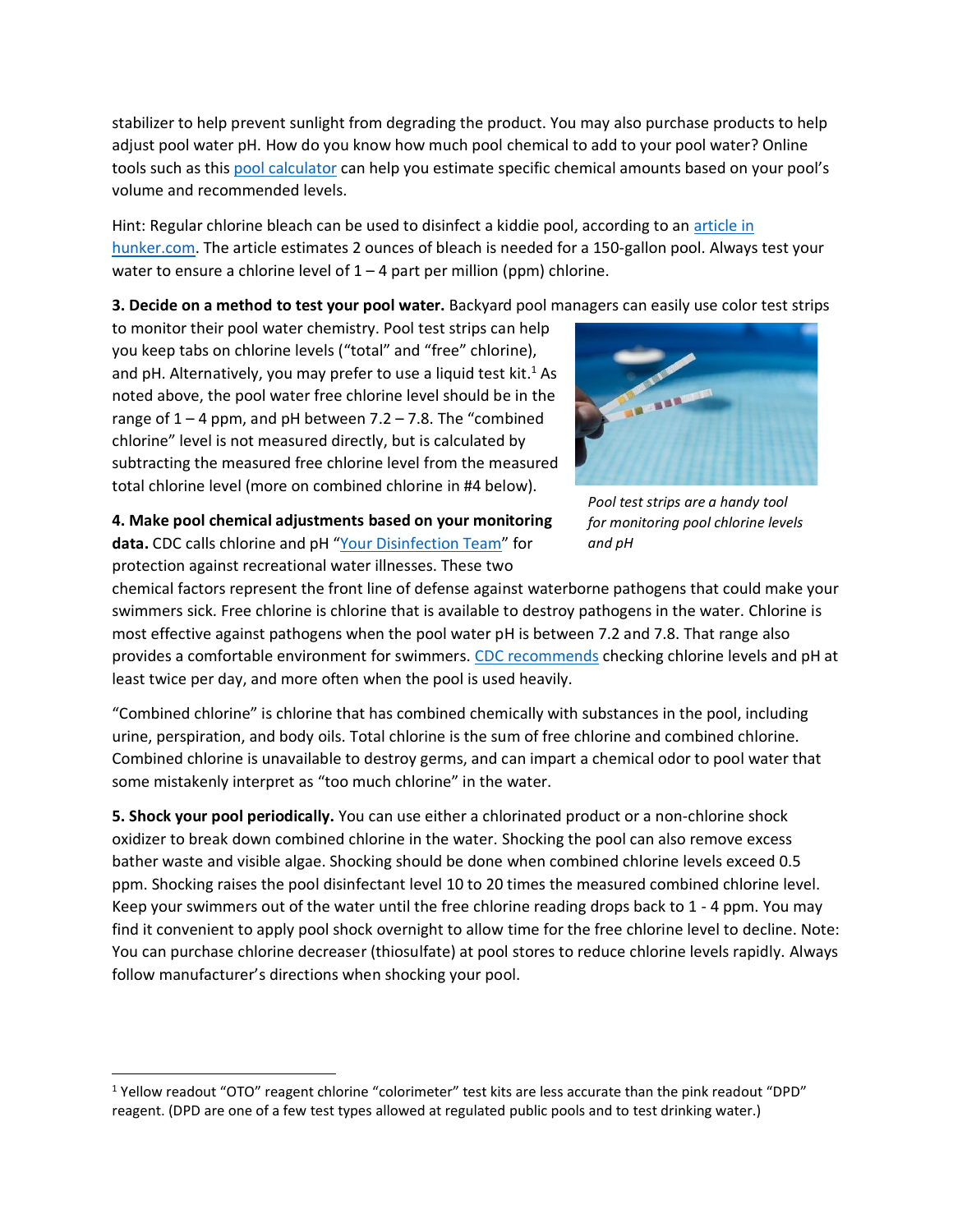**6. Use your senses to monitor the overall health of your pool.** While it is important to measure and adjust pool chemical readings a few times per day, a few simple sensory tests can help backyard pool managers to gauge the overall health of their pool.

- **Visual**: Can you see to the floor of the pool? Water clarity is extremely important to help prevent drowning. Cloudy water can conceal a drowning. If your pool water is cloudy, [you might](https://waterandhealth.org/healthy-pools/pool-maintenance/why-is-my-pool-water-cloudy/)  need an algaecide [or a water clarifier.](https://waterandhealth.org/healthy-pools/pool-maintenance/why-is-my-pool-water-cloudy/)
- **Touch**: When you touch the sides of the pool, is the surface clean and not slimy? A slimy surface indicates microbial growth, which could indicate the disinfectant level is too low. Time to test the water.
- **Smell**: A properly managed pool has no harsh chemical odor. A harsh odor could indicate the presence of trichloramine, an irritating form of combined chlorine. Trichloramine can turn swimmers' eyes red and make their skin itchy. Although some people would say there is "too much chlorine" in a pool [that smells of trichloramine,](https://waterandhealth.org/healthy-pools/the-truth-about-chlorine-in-swimming-pools/) the truth is there may not be enough. Ask your swimmers not to "pee in the pool" and to shower before swimming (or at least rinse off with a garden hose) to help prevent chloramine irritation.
- **Hear**: The sound of a working filter is good sensory input around the pool. It means the water is being circulated through a cartridge, sand or other filter media that help remove tiny particles from the water that could contribute to cloudiness and potentially unsanitary conditions.
- **Taste**: There is no reason to taste pool water!